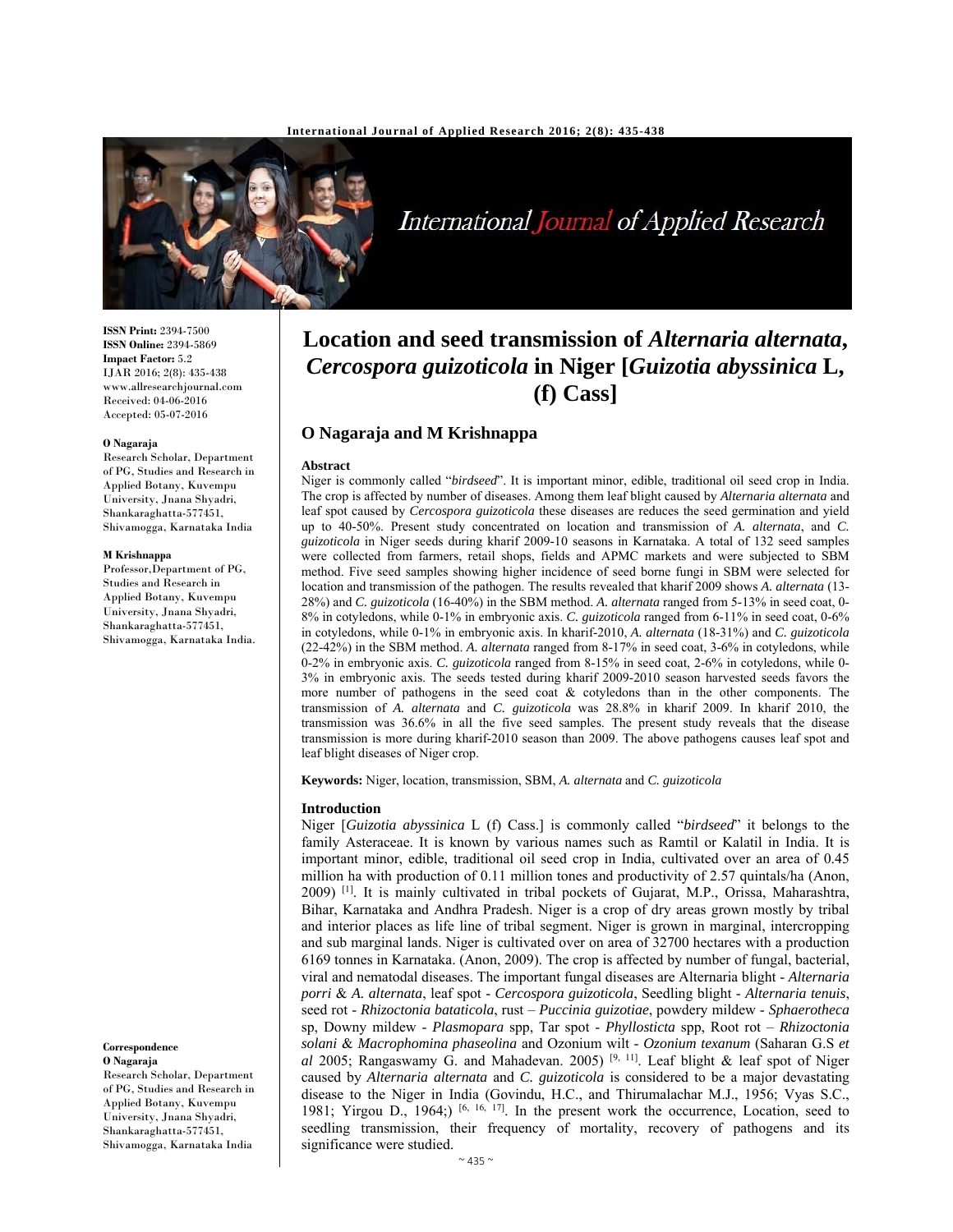## **Methodology**

## **Collection of Niger seed samples**

In the present study occurrence of *Alternaria alternata* and *C. guizoticola*, Location, seed to seedling transmission, their frequency of mortality, recovery of pathogens and its significance were studied. The study was carried out for the period of two years 2009-2010. However, observations reported during the year 2009-2010 are discussed in the paper.

A total of 132 samples were collected from Niger during kharif, 2009-10. Seeds were harvested from mature Niger plants, farmers, fields, retail shops and APMC markets in different agro climatic regions of Karnataka state. The collected seed samples were dried in sunlight to bring down the safe storage seed moisture and were subjected to standard blotter method (SBM).

#### **Standard blotter method (ISTA.1993)**

Seed samples were analyzed for the detection of seed-borne fungi by blotter method following ISTA, 1993 with some modifications. In this method three layers of blotter paper were soaked in sterilized and placed at the bottom of the Petri plates. 100 seeds were sterilized with 0.2% sodium hypo chloride solution for 2 to 3 minutes and seeds taken randomly from each sample and were placed in ten Petri plates (Twenty seeds per plate). The Petri plates with seeds were than incubated at room temperature for seven days in the laboratory. The plates were alternating cycles of 12 hrs light and 12 hrs darkness for seven days. Sterile distilled water was aseptically added to each Petri plates under incubation every third day in order to keep the blotter is sufficiently moist. Germination and fungi associated with the seeds were recorded during the incubation period. Each of the incubated seeds was examined under stereo binocular microscope to ascertain the presence of fungi. Some times were not apparent even after seven days of the incubation. In such condition, the Petri plates were allowed for further incubation. A temporary slide was prepared from each colony, which could not be identified stereo binocular microscope. Fungi were identified by preparing temporary slides and examined under labomed vision 2000 microscope. In fewer cases the fungi from the incubated seeds were transferred to PDA medium in Petri plates aseptically and incubated under controlled temperature ( $28\pm1$  °C) for 3 to 10 days and then examined under labomed vision 2000 compound microscope. The analysis of seed-borne *A. alternata* & *C. guizoticola* and other mycoflora was identified by using standard guides and manuals (Barnett H.L., 1960; Sigourd and Funder., 1961; Subramanian C.V., 1983; Van ArxJ.A., 1981) [3, 12, 13, 15]. Five seed samples showing higher incidence of *A. alternata* and *C. guizoticola*  in Standard blotter method and were selected for location and transmission studies.

## **Location of the pathogen by component plating method**

This method is adapted to know the location of the pathogen in different components of the seed (Basak A.B., 1998) [5]. The individual seed components were excised after soaking the surface sterilized seeds 0.2% sodium hypochlorite (NaOCl) for three min, in sterile distilled water for five hours. The seed coat, cotyledons and embryonic axis (Plumule and radicle) were dissected aseptically using forceps and needles on blotter. Each component was dipped separately in 0.2% sodium hypochlorite solution (NaOCl) for

50 to 90 seconds and was placed on SBM method. One hundred seeds were dissected in each sample and five replication were maintained. The plates incubated at  $25\pm2~\text{°C}$ for room temperature. All the components plated individualy. After eight day observation of these plates under stereo binocular microscope. Fungal infection in different seed components was determined based on the appearance of the fungus on the SBM and the percentage of infection was calculated.

#### **Disease transmission studies in the field**

Among the total seed samples, five samples shows a higher incidence of *A. alternata* and *C. guizoticola* were selected for disease transmission in experimental plot. The seed samples were sterilized by 2% sodium hypochlorite solution (NaOCl) for 2-3 minutes and in the distilled water before sowing the seeds. Before sowing the seeds the experimental plot were prepared by 10 x 10 meter (row and columns) leveled and ploughed. Each sample selected 100 seeds in five replicates. Sterilized seeds were directly sowing in the fields in the month of August -2009. The proper agronomical practices were followed for raising the plants. All the seeds have germinated after 7-10 days. In experimental plots, 15 plants were randomly selected by selecting five leaves randomly in each plant. The severity of the disease was assessed by using 0-9 scale and percentage of diseases index was calculated by using the formula (Mayee C.D and Datar V.V., 1986)<sup>[8]</sup>.

% of disease Sum of individual ratings

Index (PDI) = No. of leaves examined X Maximum disease grade  $(9)$ 

Seed to seedling transmission of *A. alternata* and *C. guizoticola* of pathogens were studied.

#### **Recovery of pathogens from diseased plants**

Seeds were collected from experimental plots in rabi seasons, subjected for seed health testing methods. Again the seeds sown in kharif, August- 2010 season in experimental plot for recovery of pathogens were studied. These seeds yielded the *A. alternata* and *C. guizoticola.* The study shows that *A. alternate* and *C. guizoticola* are transmitted from seed to seedlings and to the seeds (Thippeswamy B *et al.,* 2006) [14].

#### **Results**

During the field survey the leaf spot, leaf blight and seedling blight of Niger was noticed in all visited fields during kharif and rabi seasons in 2009-2010. The severity of the leaf spot, leaf blights diseases was more in kharif-2010 then 2009.

#### **Location of the pathogen in different seed components**

Location of the pathogen in the seed is important to control seed borne pathogens. Based on the location of the pathogen in the seeds, the chemicals are selected to prevent the seed borne pathogens. Majority of the seed borne pathogens are lodged on the seed coat, some pathogens are in the cotyledons and some are in embryonic axis (plumule and radical). In Niger, kharif 2009 shows *A. alternata* (13-28%) and *C. guizoticola* (16-40%) in the SBM method. *A. alternata* ranged from 5-13% in seed coat, 0-8% in cotyledons, while 0-1% in embryonic axis. *C. guizoticola*  ranged from 6-11% in seed coat, 0-6% in cotyledons, while 0-1% in embryonic axis (Table 1). In kharif-2010, *A. alternata* (18-31%) and *C. guizoticola* (22-42%) in the SBM method. *A. alternata* ranged from 8-17% in seed coat, 3-6% in cotyledons, while 0-2% in embryonic axis. *C. guizoticola*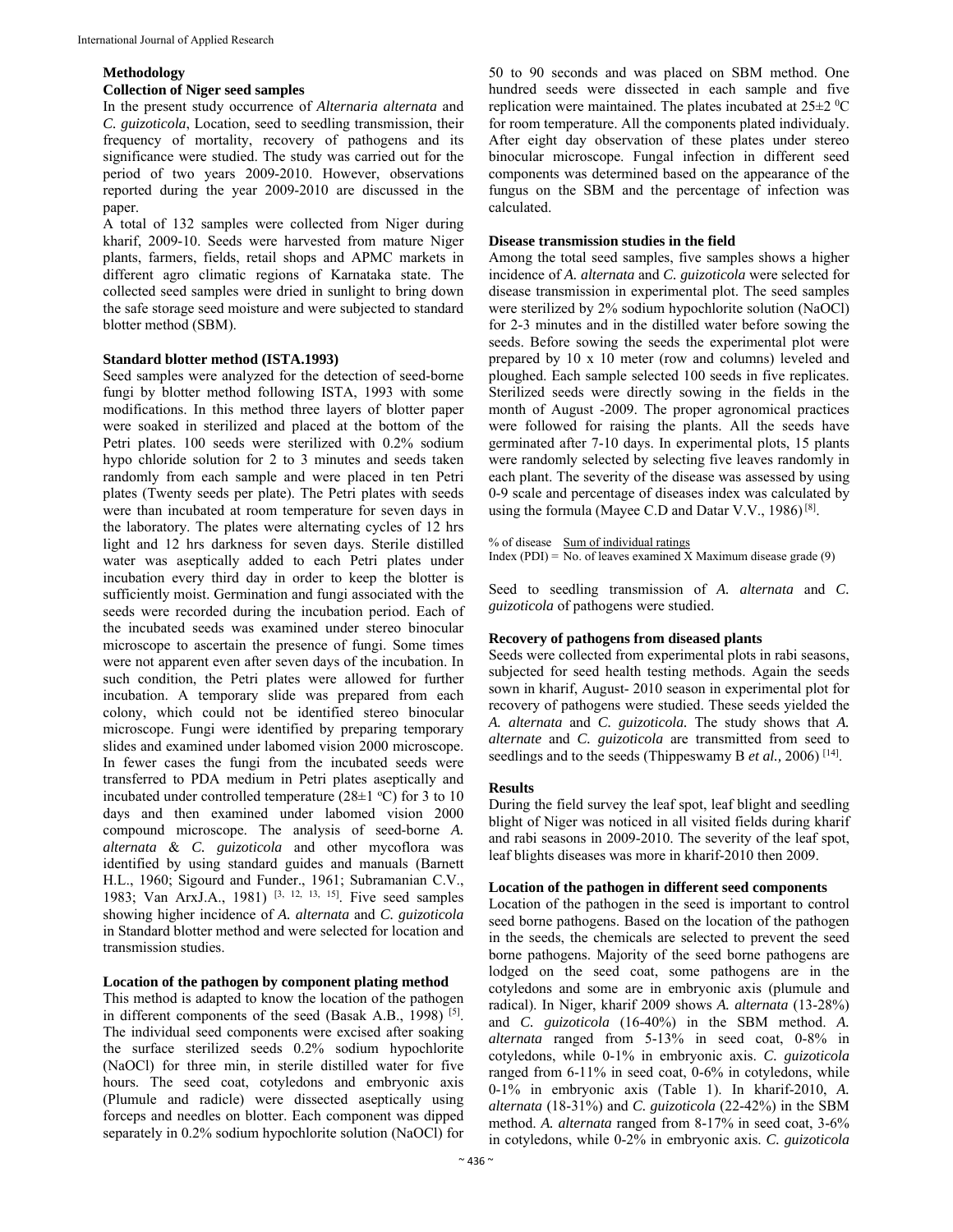ranged from 8-15% in seed coat, 2-6% in cotyledons, while 0-3% in embryonic axis. The seeds tested during kharif 2009-2010 season harvested seeds favors the more number

of pathogens in the seed coat & cotyledons than in the other components (Table 1 & 2).

|  |  |  | Table 1: Location of A. alternata and C. guizoticola in different seed components of Niger in Kharif-2009 |
|--|--|--|-----------------------------------------------------------------------------------------------------------|
|--|--|--|-----------------------------------------------------------------------------------------------------------|

| <b>Place of collection</b> | %infection of seed in SBM |        | In percentage |        |            |             |                       |             |  |
|----------------------------|---------------------------|--------|---------------|--------|------------|-------------|-----------------------|-------------|--|
|                            |                           |        | Seed coat     |        | cotyledons |             | <b>Embryonic Axis</b> |             |  |
|                            | A. alt                    | C. gui | A. alt        | C. gui | A. alt     | $C. \, gui$ | A. alt                | $C. \, gui$ |  |
| Jalahalli                  | 13.0                      | 16.0   | 9.0           | 6.0    | 0.0        | 2.0         | 0.0                   | 1.0         |  |
| Anekal                     | 28.0                      | 20.0   | 13.0          | 7.0    | 5.0        | 6.0         | 1.0                   | 0.0         |  |
| Nelamangala                | 17.0                      | 40.0   | 8.0           | 11.0   | 8.0        | 1.0         | 0.0                   | 0.1         |  |
| Vajarahalli                | 19.0                      | 19.0   | 6.0           | 8.0    | 3.0        | 0.0         | 0.0                   | 0.0         |  |
| Basavanahalli              | 19.0                      | 21.0   | 5.0           | 6.0    | 0.0        | 2.0         | 0.0                   | 0.0         |  |
| Mean                       | 19.2                      | 23.2   | 8.2           | 7.6    | 3.2        | 2.2         | 0.2                   | 0.4         |  |
| <b>SD</b>                  | 4.915                     | 8.565  | 2.785         | .854   | 3.059      | 2.039       | 0.4                   | 0.489       |  |
| <b>SE</b>                  | 2.457                     | 4.282  | .392          | 0.927  | .529       | 1.234       | 0.2                   | 0.244       |  |

**Table 2:** Location of *A. alternata* and *C. guizoticola* in different seed components of Niger in Kharif-2010

| <b>Place of collection</b> | %infection of seed in SBM |             | In percentage |        |            |             |                       |         |
|----------------------------|---------------------------|-------------|---------------|--------|------------|-------------|-----------------------|---------|
|                            |                           |             | Seed coat     |        | cotyledons |             | <b>Embryonic Axis</b> |         |
|                            | A. alt                    | $C. \, gui$ | A. alt        | C. gui | A. alt     | $C. \, gui$ | A. alt                | C. gui  |
| Jalahalli                  | 18.0                      | 22.0        | 10.0          | 12.0   | 5.0        | 3.0         | 0.0                   | 2.0     |
| Anekal                     | 31.0                      | 31.0        | 17.0          | 8.0    | 3.0        | 2.0         | 2.0                   | 3.0     |
| Nelamangala                | 21.0                      | 42.0        | 11.0          | 10.0   | 6.0        | 6.0         | 0.0                   | 0.0     |
| Vajarahalli                | 29.0                      | 23.0        | 9.0           | 15.0   | 3.0        | 5.0         | 1.0                   | $1.0\,$ |
| Basavanahalli              | 21.0                      | 25.0        | 8.0           | 13.0   | 5.0        | 2.0         | 0.0                   | 1.0     |
| Mean                       | 24                        | 28.6        |               | 11.6   | 4.4        | 3.6         | 0.6                   | 1.4     |
| <b>SD</b>                  | 5.059                     | 7.391       | 3.162         | 2.416  | 1.2        | .624        | 0.8                   | 1.019   |
| <b>SE</b>                  | 2.529                     | 3.543       | .543          | .543   | 0.6        | 0.321       | 0.4                   | 0.021   |

. **\***Data based on 100 seeds for each sample, each samples in five replicates.

#### **Transmission studies in field**

The present study results revealed that the seeds having 19.2% infection of *A. alternata* and 23.2% infection of *C.* 

*guizoticola* showed the transmission of 22.8% in Niger. (Average of five seed samples, Table, 3).

| Table 3: Seed to Seedling transmission A. alternata and C. guizoticola in experimental plot during kharif-2009. |  |  |
|-----------------------------------------------------------------------------------------------------------------|--|--|
|                                                                                                                 |  |  |

| <b>Place of</b> | % of incidence in |        | Germ          | Pre-      | Post-     | % of diseased | % of healthy |        | Recovery of |
|-----------------|-------------------|--------|---------------|-----------|-----------|---------------|--------------|--------|-------------|
| collection      | <b>SBM</b>        |        | $\frac{0}{0}$ | emergence | emergence | plants        | plants       |        | pathogens   |
|                 | A. alt            | C. gui |               |           |           |               |              | A. alt | C. gui      |
| Jalahalli       | 13.0              | 16.0   | 81.0          | 19.0      | 3.0       | 23.0          | 55.0         | 18.0   | 20.0        |
| Anekal          | 28.0              | 20.0   | 68.0          | 32.0      | 2.0       | 21.0          | 45.0         | 29.0   | 28.0        |
| Nelamangala     | 17.0              | 40.0   | 77.0          | 23.0      | 3.0       | 33.0          | 42.0         | 31.0   | 24.0        |
| Vaiarahalli     | 19.0              | 19.0   | 66.0          | 34.0      | 5.0       | 18.0          | 43.0         | 32.0   | 25.0        |
| Basavanahalli   | 19.0              | 21.0   | 69.0          | 31.0      | 3.0       | 19.0          | 47.0         | 30.0   | 22.0        |
| Mean            | 19.2              | 23.2   | 72.2          | 27.8      | 3.2       | 22.8          | 46.4         | 28     | 23.8        |
| SD.             | 4.915             | 8.565  | 5.775         | 5.775     | 0.979     | 5.381         | 4.630        | 5.099  | 2.712       |
| SE              | 2.457             | 4.282  | 2.887         | 2.887     | 0.489     | 2.690         | 2.315        | 2.549  | .356        |

Data based on 100 seeds for each samples and each sample in five replicates.

## **Recovery of the pathogen from seeds**

Seed samples were collected from the experimental plot were subjected for seed health testing methods for recovery of diseases transmission. The seeds collected from disease transmitted plants, sown in again during kharif season, infection having (28.0%) of *A. alternata* and *C. guizoticola* (23.8%) showed the (33.6%) transmission (Average of five seed samples, Table, 4).

**Table 4:** Seed to Seedling transmission *A. alternata* and *C. guizoticola* in experimental plot duringkharif-2010.

| <b>Place of</b><br>collection | % of incidence in<br><b>SBM</b> |             | Germ<br>$\frac{0}{0}$ | Pre-<br><b>Emergence</b> | Post-<br>Emergence | % of diseased<br>plants | % of healthy<br>plants |        | Recovery of<br>pathogens |
|-------------------------------|---------------------------------|-------------|-----------------------|--------------------------|--------------------|-------------------------|------------------------|--------|--------------------------|
|                               | A. alt                          | $C. \, gui$ |                       |                          |                    |                         |                        | A. alt | $C. \, gui$              |
| Jalahalli                     | 18.0                            | 20.0        | 76.0                  | 24.0                     | 3.0                | 36.0                    | 37.0                   | 27.0   | 23.0                     |
| Anekal                        | 29.0                            | 28.0        | 81.0                  | 19.0                     | 5.0                | 28.0                    | 48.0                   | 38.0   | 31,0                     |
| Nelamangala                   | 31.0                            | 24.0        | 78.0                  | 22.0                     | 2.0                | 41.0                    | 35.0                   | 46.0   | 34.0                     |
| Vaiarahalli                   | 32.0                            | 25.0        | 80.0                  | 20.0                     | 5.0                | 34.0                    | 41.0                   | 45.0   | 31.0                     |
| Basavanahalli                 | 30.0                            | 22.0        | 79.0                  | 31.0                     | 2.0                | 29.0                    | 48.0                   | 42.0   | 34.0                     |
| Mean                          | 28                              | 23.8        | 78.8                  | 23.2                     | 3.4                | 33.6                    | 41.8                   | 39.6   | 33                       |
| <b>SD</b>                     | 5.099                           | 2.712       | .720                  | 4.261                    | 1.356              | 4.758                   | 5.414                  | 6.887  | 414،،                    |
| <b>SE</b>                     | 2.549                           | .356        | 0.860                 | 2.130                    | 0.678              | 2.379                   | 2.709                  | 3.421  | 0.231                    |

**\***Data based on 100 seeds for each sample, each samples in five replicates